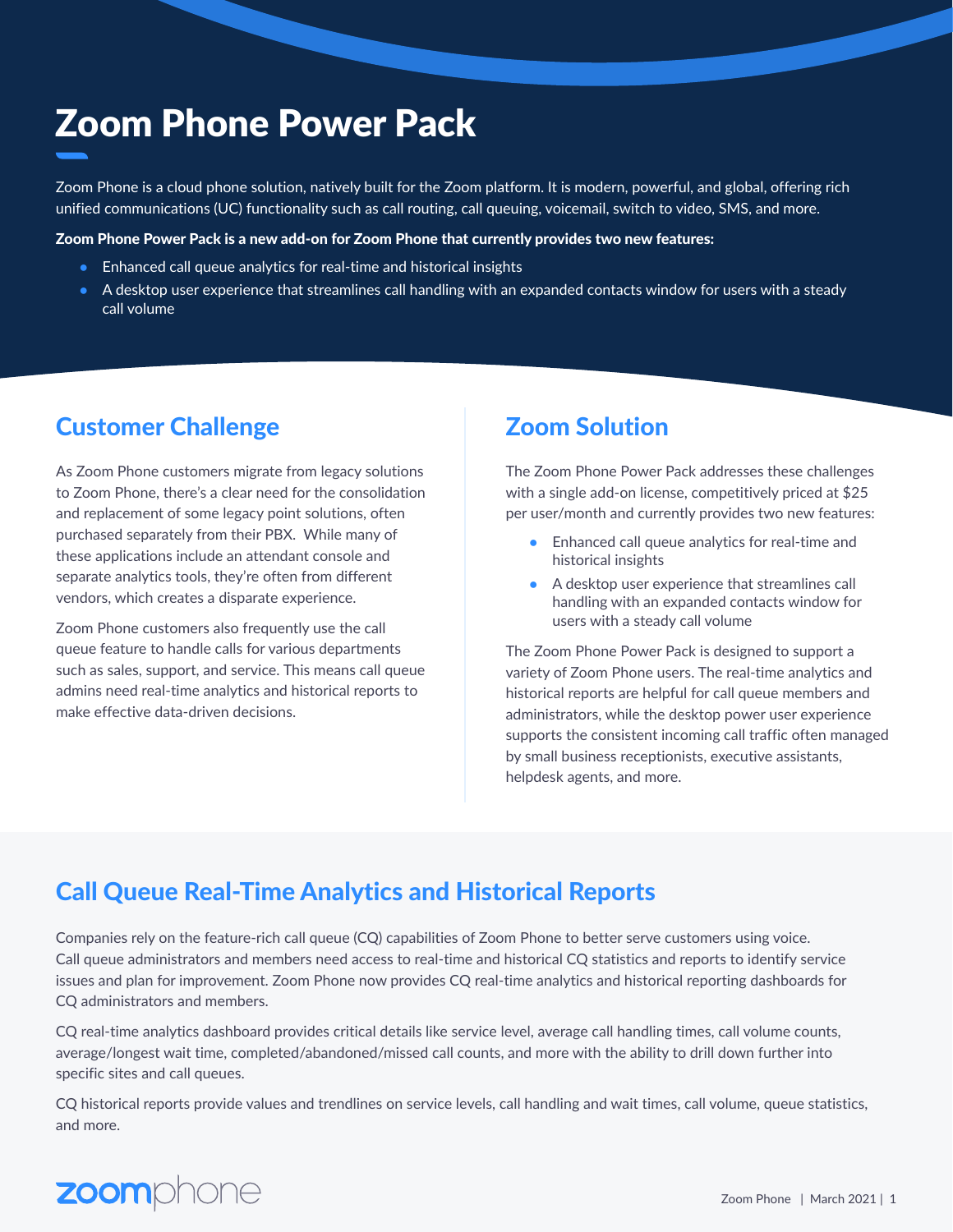## CQ Real-time Analytics Dashboard

The Real-time Analytics dashboard for CQ administrators provides the following current Call Queue statistics:

| zoom<br>OPENADE.AISI300NT                                                      |                                                 |                             |                                                          |                                       |                                | C NextNetty - C limitents C bindue   | <b>O</b> then bones               | 堰 |  |
|--------------------------------------------------------------------------------|-------------------------------------------------|-----------------------------|----------------------------------------------------------|---------------------------------------|--------------------------------|--------------------------------------|-----------------------------------|---|--|
| PERSONAL'                                                                      |                                                 |                             | Avento il Room - I Cat Gene Avalato - I Red time Malylan |                                       |                                |                                      |                                   |   |  |
| Meetings                                                                       | <b>Real-time Analytics</b>                      |                             |                                                          |                                       |                                |                                      |                                   |   |  |
| Webitters                                                                      | Our T, 2030 Humbar Heavie at 12 AM XXMT (2 (2)) |                             |                                                          |                                       |                                |                                      |                                   |   |  |
|                                                                                | Site (All)                                      | $\sim$                      | Call Queses (All)                                        | $\sim$                                |                                |                                      |                                   |   |  |
| Phone                                                                          |                                                 |                             |                                                          |                                       |                                |                                      |                                   |   |  |
| My Contact center                                                              |                                                 |                             |                                                          |                                       |                                |                                      |                                   |   |  |
| Recordings                                                                     |                                                 |                             |                                                          |                                       |                                |                                      |                                   |   |  |
| Settimas.                                                                      |                                                 | <b>Sentre Level (3)</b>     |                                                          | <b>Intervind Call Midures</b><br>2434 | Arrive Earls<br>110            | Wattoy Catle<br>30                   | Hote Catte<br>180                 |   |  |
| Analytics & Buscris                                                            |                                                 |                             |                                                          |                                       |                                |                                      |                                   |   |  |
| AttAins                                                                        |                                                 | 85.                         |                                                          | War Call Haroling Time C.<br>00:13    | Avg Call Watting Time<br>00:13 |                                      | Longest CAV Walling Sine<br>00:30 |   |  |
| Phone System Management<br>٠                                                   |                                                 |                             |                                                          |                                       |                                |                                      |                                   |   |  |
| Account Management<br>Attent Live Trailing<br>Weber Tuesdale<br>Hierodan Base: | Meridian dead and are                           | Completed Cate<br>2000 into | zis.                                                     | ADvantamed Cable (2)<br>100 pcm       | 辉玉                             | Forwardsal to Valcemia)<br>31 (1836) | Winsent Catto<br>RS.<br>31////33  |   |  |
|                                                                                |                                                 |                             |                                                          |                                       |                                |                                      |                                   |   |  |
|                                                                                |                                                 |                             |                                                          |                                       |                                |                                      | <b>Total Members</b>              |   |  |
|                                                                                |                                                 |                             | P Artine Call. 48 Hotel Call. 6 Wrig-Up                  | @ Opt-out<br><b>B</b> Others          |                                |                                      | 1160                              |   |  |
|                                                                                | Debuit                                          |                             |                                                          |                                       |                                |                                      |                                   |   |  |
|                                                                                | Named                                           | tive :                      | <b>Render Cover 2</b>                                    | minuted Call Volume 2                 | Autree Callo :                 | Waiting Cake                         | Hold calls 2                      | ۰ |  |
|                                                                                | DG-SH                                           | 1234                        | dos                                                      | 1224                                  | 500                            | 100                                  | mm                                |   |  |
|                                                                                | $00 - 10$ <sup>1</sup>                          | 1154                        | dos                                                      | 1234                                  | 500                            | 505                                  | TITTE                             |   |  |
|                                                                                | $CG - FF$                                       | 238                         | dD%                                                      | 338                                   | 550                            | 100                                  | TITT                              |   |  |
|                                                                                | 00-32                                           | 1754                        | 60%                                                      | 6234                                  | 500                            | 500                                  | $+1155$                           |   |  |
|                                                                                |                                                 |                             | 1 4 1 6 3 21 6 10 Page -                                 | Mitri Jesúle                          |                                |                                      |                                   |   |  |

| <b>Summary:</b>                         | <b>Member Availability:</b>       | <b>Call Queues:</b>                    |  |
|-----------------------------------------|-----------------------------------|----------------------------------------|--|
| Service Level (SLA%)<br>$\bullet$       | <b>Active Call</b><br>$\bullet$   | Name<br>$\bullet$                      |  |
| <b>Inbound Call Volume</b><br>۰         | <b>Held Call</b><br>$\bullet$     | Extension<br>$\bullet$                 |  |
| <b>Active Calls</b>                     | Wrap-up<br>۰                      | Service Level<br>$\bullet$             |  |
| <b>Waiting Calls</b><br>$\bullet$       | Opt-out<br>۰                      | <b>Inbound Call Volume</b><br>٠        |  |
| <b>Held Calls</b><br>$\bullet$          | <b>Others</b><br>$\bullet$        | <b>Active Calls</b><br>$\bullet$       |  |
| Average Call Handling Time<br>$\bullet$ | <b>Total Members</b><br>$\bullet$ | <b>Waiting Calls</b><br>٠              |  |
| Average Call Waiting Time<br>$\bullet$  |                                   | <b>Held Calls</b><br>$\bullet$         |  |
| Longest Call Waiting Time<br>۰          |                                   | Avg Call Handling Time<br>$\bullet$    |  |
| %/# Completed Calls<br>$\bullet$        |                                   | Avg Call Waiting Time<br>$\bullet$     |  |
| %/# Abandoned Calls<br>۰                |                                   | Longest Call Waiting Time<br>$\bullet$ |  |
| %/# Forwarded to Voicemail              |                                   | <b>Completed Calls</b><br>٠            |  |
| %/# Missed Calls                        |                                   | <b>Abandoned Calls</b><br>$\bullet$    |  |
|                                         |                                   | <b>Forwarded to Voicemail</b>          |  |
|                                         |                                   | <b>Missed Calls</b><br>٠               |  |
|                                         |                                   | <b>Members</b>                         |  |

zoomphone

### Zoom Phone | March 2021 | 2

● Site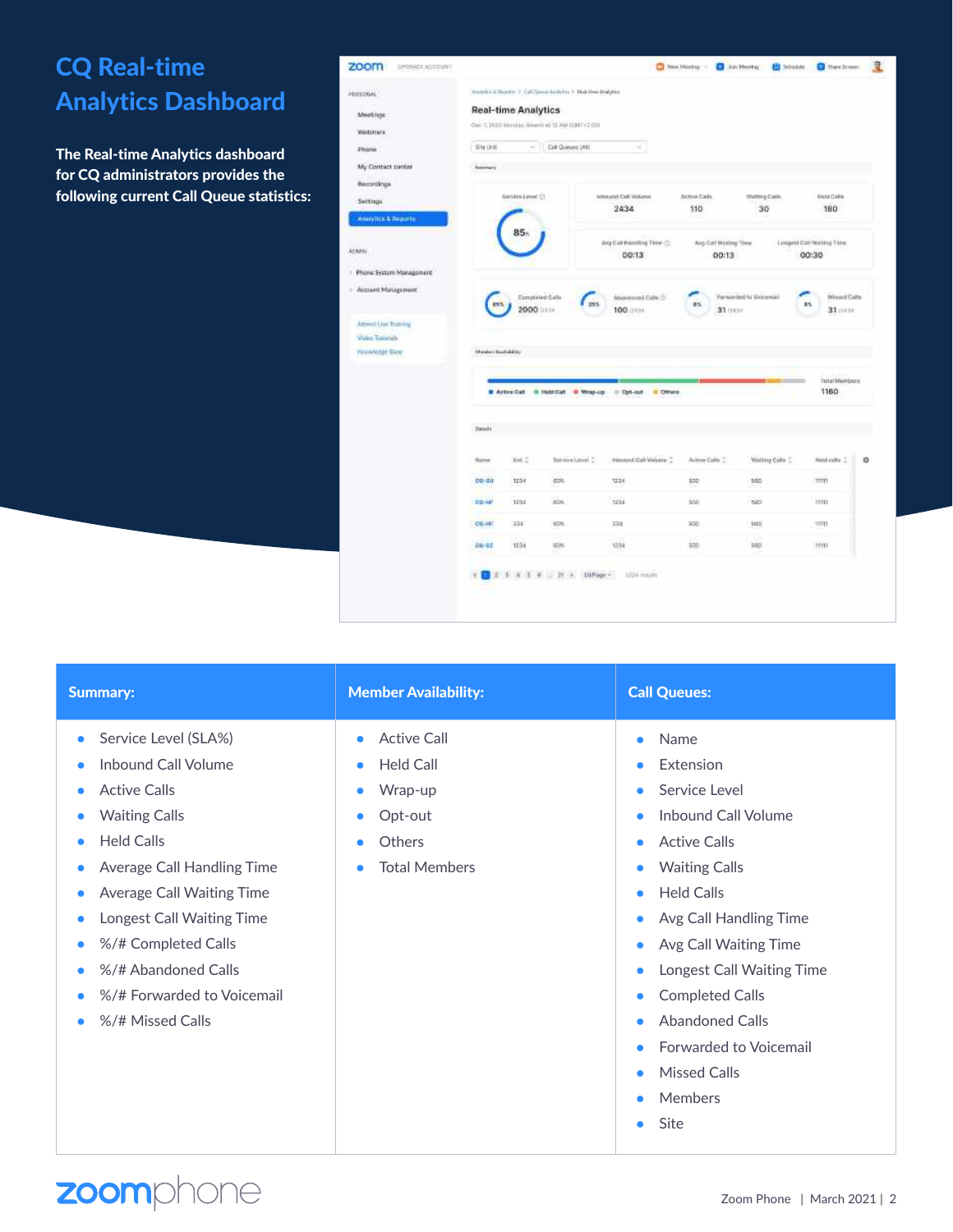For CQ members, the real-time analytics dashboard provides the following current personal call queue statistics:

#### - Cal Queue Aristytes - Real-time Analytics

#### **Real-time Analytics**

Wednesday, Dec 9, 2020. Reserval 12 AM (CIVIT-8.00)

| Personal Status                                               |                                                              |                   |                                          |                             |                          |                                               |                                                                     |         |                  |
|---------------------------------------------------------------|--------------------------------------------------------------|-------------------|------------------------------------------|-----------------------------|--------------------------|-----------------------------------------------|---------------------------------------------------------------------|---------|------------------|
|                                                               | the amplitude in the product of the<br>Total Completed Calls |                   | <b>HOS ROOT LAND</b><br>Total Held Calls |                             | Tetal Declined Cafe      |                                               | Avg Call Handling Time                                              |         |                  |
|                                                               | $\circ$                                                      |                   | 0                                        |                             | o                        |                                               |                                                                     | ä       |                  |
| A heat a brown product the advanced<br>Your Call Queue Status |                                                              |                   |                                          |                             |                          |                                               |                                                                     |         |                  |
| Name                                                          | Eri.                                                         | Service Level (5) | Tirtisl<br>Completed Calls               | Total<br>Abundanud<br>Calls | Aig Call<br>Harding Time | <b>DISTURBANCE</b><br>Avg Call<br>Withig Time | <b>Locured: Call</b><br>Watting Time                                | Members | $\bullet$<br>iis |
| Branch 3<br>Customer<br>Service CO                            | 30013                                                        | $\sim$            | $\hat{\mathbf{G}}$                       | ö                           | Ш                        | $\sim$                                        | $\frac{1}{2} \left( \frac{1}{2} \right) \left( \frac{1}{2} \right)$ | 3/3     | Branch Site      |
| Wes CO                                                        | 30001                                                        | $\sim$            | õ.                                       | о.                          | ×                        | $\frac{1}{2} \left( \frac{1}{2} \right)^2$    | $\frac{1}{2} \left( \frac{1}{2} \right)^2$                          | 2/2     | Branch Site      |

| <b>Personal Status:</b>      | <b>Your Call Queue Status:</b>            |                             |  |  |  |
|------------------------------|-------------------------------------------|-----------------------------|--|--|--|
| <b>Total Completed Calls</b> | Name<br>$\bullet$                         | • Avg Call Handling Time    |  |  |  |
| <b>Total Held Calls</b>      | Extension<br>$\bullet$                    | • Avg Call Waiting Time     |  |  |  |
| <b>Total Declined Calls</b>  | Service Level<br>$\bullet$                | • Longest Call Waiting Time |  |  |  |
| Average Call Handling Time   | <b>Total Completed Calls</b><br>$\bullet$ | <b>Members</b><br>$\bullet$ |  |  |  |
|                              | <b>Total Abandoned Calls</b><br>$\bullet$ | <b>Sites</b>                |  |  |  |

## CQ Historical Reports Dashboard

CQ administrators have access up to one month of historical CQ statistics within a two-year period of the following:



 $p_{\text{opt}}$  sec  $-15$ ò.

### zoom one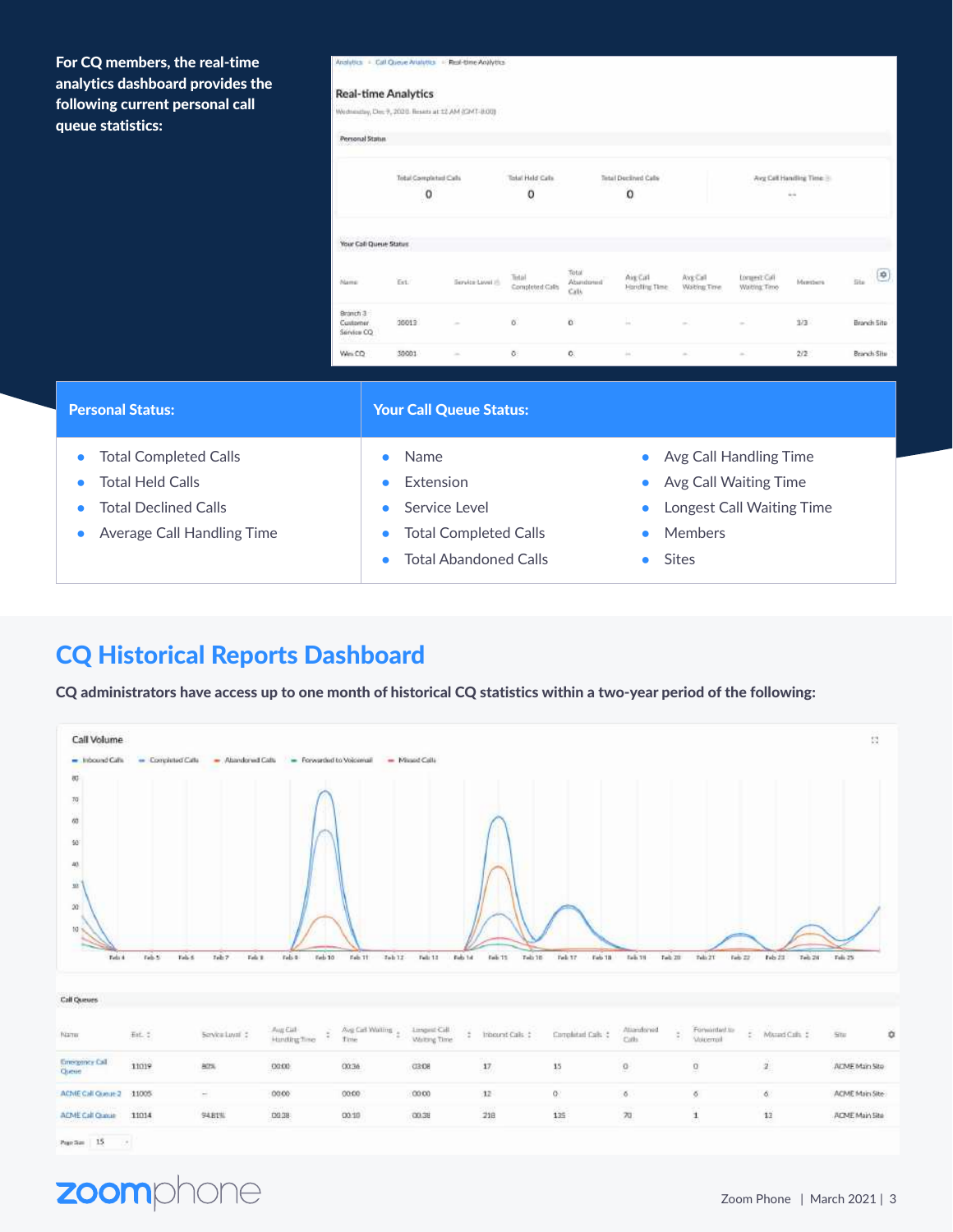

| <b>Summary:</b>             | <b>Call Queues:</b>           |
|-----------------------------|-------------------------------|
| Service Level % Trend Graph | Name                          |
| $\bullet$                   | $\bullet$                     |
| Call Time Trend Graph       | Extension                     |
| $\bullet$                   | $\bullet$                     |
| • Avg Call Handling Time    | Service Level<br>$\bullet$    |
| Avg Call Waiting Time       | Avg Call Handling Time        |
| $\bullet$                   | $\bullet$                     |
| Longest Call Waiting Time   | Avg Call Waiting Time         |
| $\bullet$                   | $\bullet$                     |
| Call Volume Trend Graph     | Longest Call Waiting Time     |
| $\bullet$                   | $\bullet$                     |
| <b>Inbound Calls</b>        | Inhound Calls                 |
| $\bullet$                   | $\bullet$                     |
| <b>Completed Calls</b>      | <b>Completed Calls</b>        |
| $\bullet$                   | $\bullet$                     |
| <b>Abandoned Calls</b>      | <b>Abandoned Calls</b>        |
| $\bullet$                   | $\bullet$                     |
| Forwarded to Voicemail      | <b>Forwarded to Voicemail</b> |
| $\bullet$                   | $\bullet$                     |
| <b>Missed Calls</b>         | <b>Missed Calls</b>           |
| $\bullet$                   | $\bullet$                     |
|                             | Site<br>$\bullet$             |

# zoomphone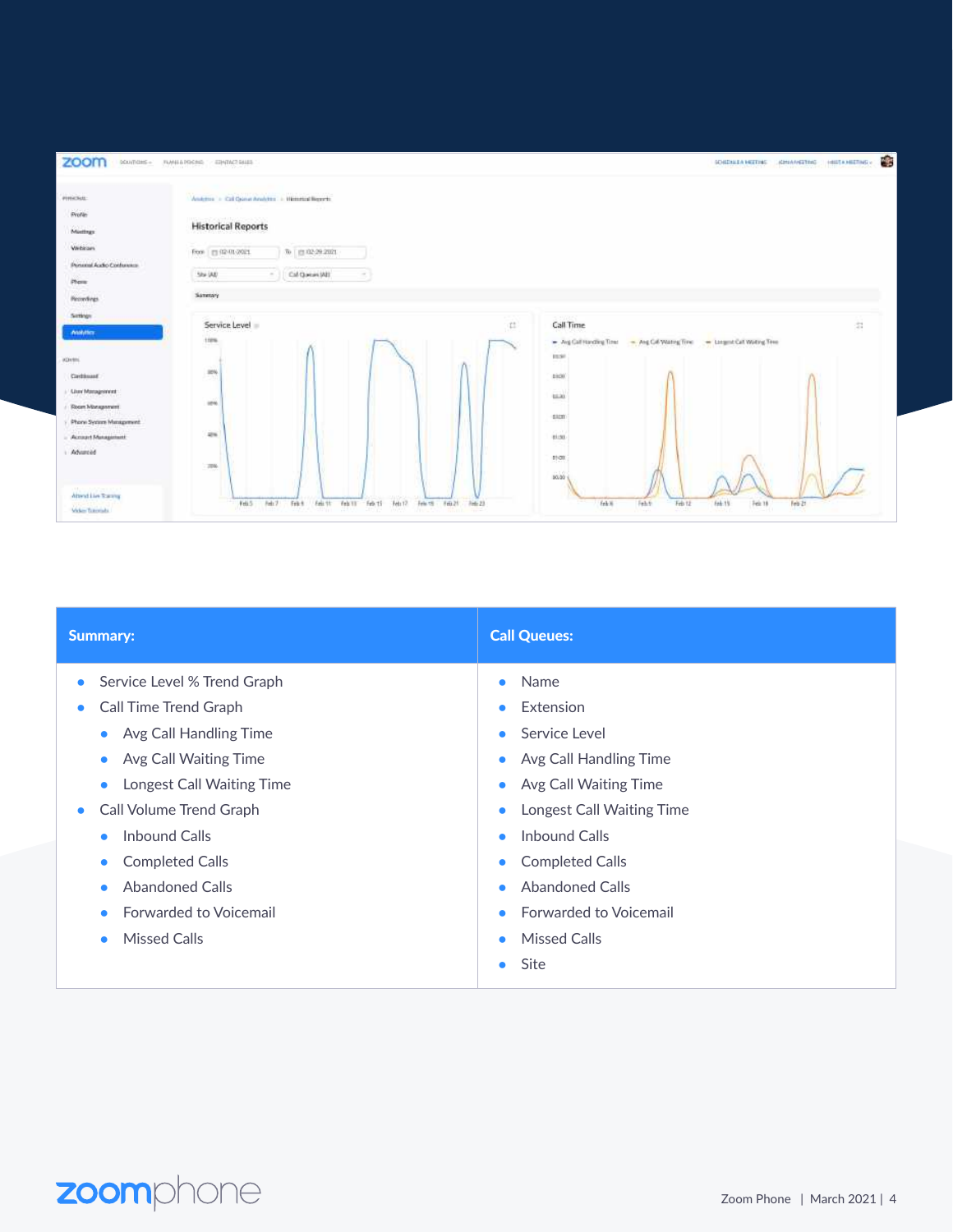## Zoom Phone Power Pack Desktop Experience

The Power Pack desktop experience is designed for users who handle steady calls and need to transfer them quickly (e.g. receptionists, executive assistants, help desk agents, etc). These users need the speed of use, power of context and insight, and integrated workflows to facilitate multi-tasking.

### **In addition to the Phone tab in the Zoom desktop client, the Power Pack desktop user experience enables an awareness panel that is:**

- Always visible and ready to act
- Keeps user in the know
- Enabled by admin  $-$  no separate installation required
- Available for both Windows & Mac
- Provides quick access to the Zoom Phone dialer, history, voicemail
- Customizable widgets with Call Queue, Group Call Pickup, Shared Line Appearance, and Shared Line Groups
- Displays an expanded contacts window on the Zoom desktop client with real-time user presence and quick access to "Call," "Meet," and "Chat."



A user can continue working in the application of their choice without having to switch to another for call visibility. For example, a user can work within their CRM or appointment scheduling app while still having the flexibility to move the awareness panel around their screen. They continue working while having insight and context into inbound calls for they receive directly or in a relevant queue, enabling them to take quick actions.

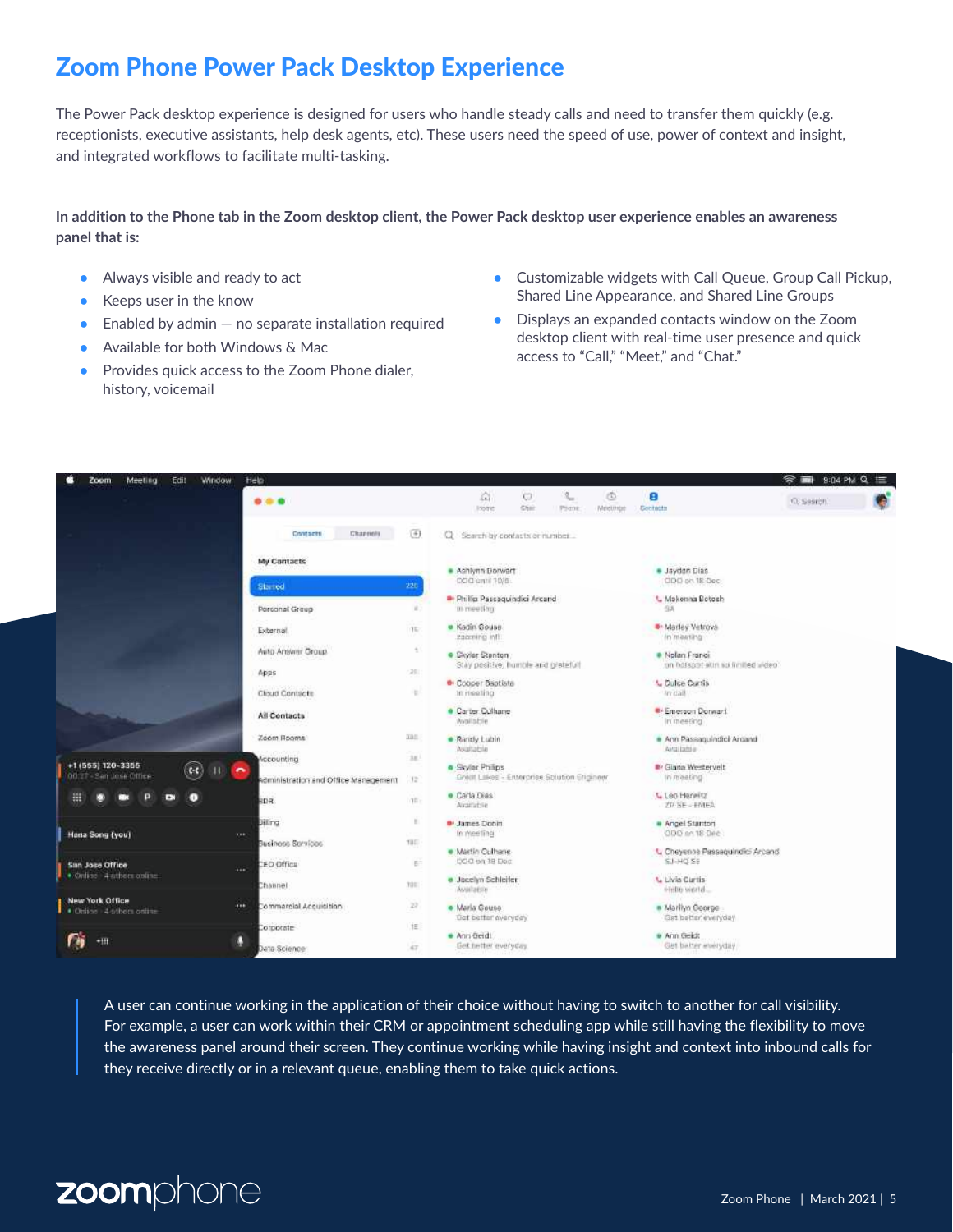### Multi-Widget (Line) Visibility

- Support multiple executives and departments with multiple widgets
- Quickly differentiate calls coming on different widgets (e.g. San Jose office vs. New York office, or sales call vs. support call)
- Leverage multiple types of widgets for flexibility: direct line (user), call queue, shared line appearance, shared line group, and Group Call Pickup

### Power of context

- $\bullet$  See instantly who the call is for and who is calling
- $\bullet$  Act with a single click



### Juggle away with ease

● Handle multiple calls and switch between calls with ease

### Find your contact quickly

- Improved organization and search of contacts for finding contacts easily
- Enhanced contacts window:
	- Display availability status of all contacts within group(s)
	- Single click to "Call," "Chat," "Meet"
	- Single click to blind transfer, warm transfer, or send to voicemail any current active call to any contact



- Mouse over a contact to one-click transfer
- Missed calls and new voicemails easily visible
- Never lose sight of a missed call or voicemail return calls quickly

### One-click Transfer Make a call with fewer clicks

- Easily access the dialpad
- Search for your contacts and view contact status

# zoomphone